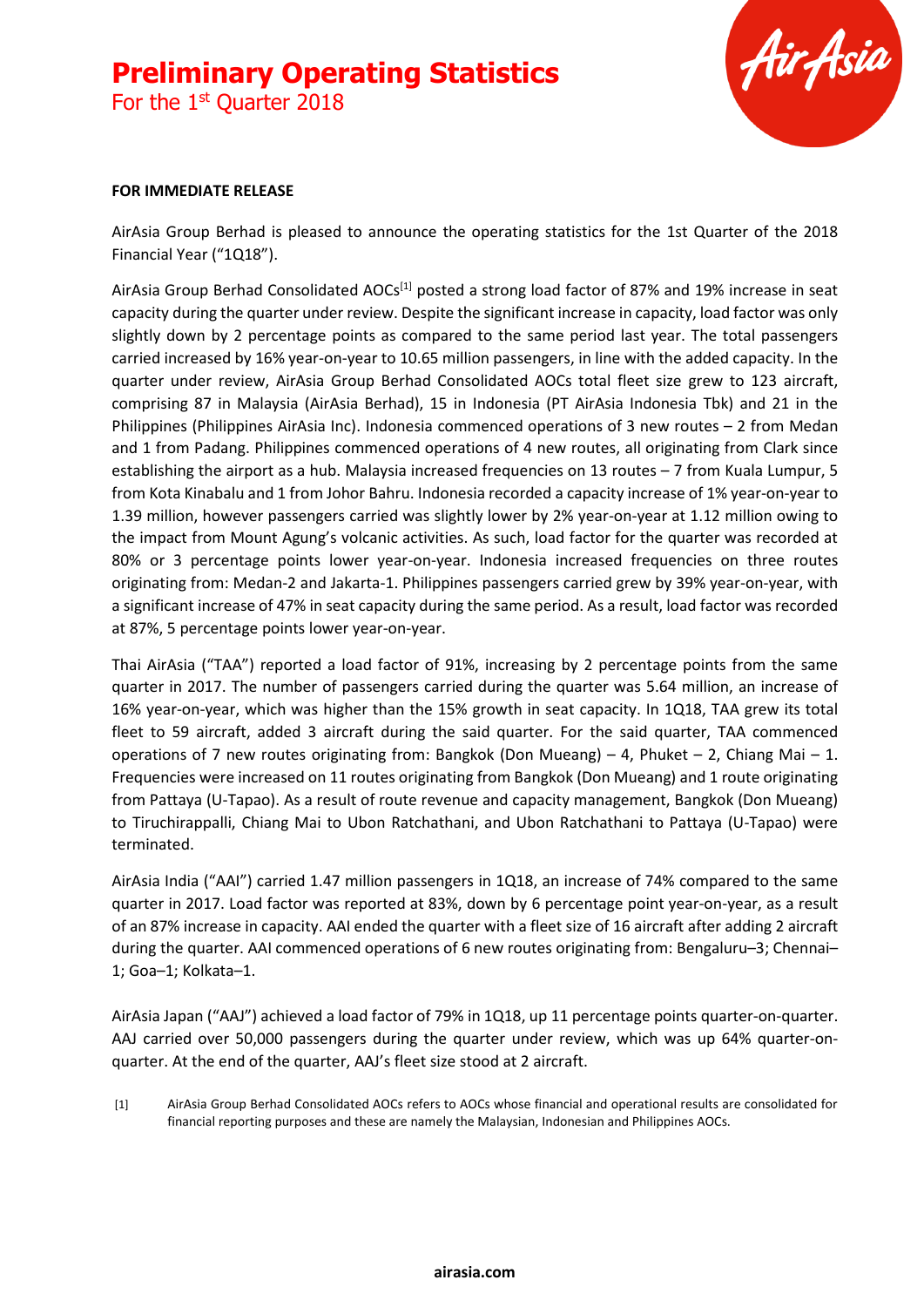### **Preliminary Operating Statistics** For the 1<sup>st</sup> Quarter 2018

Air Asia

#### **AirAsia Group Berhad Consolidated AOCs – Malaysia, Indonesia & Philippines**

| <b>AirAsia Group Berhad</b><br>AOCs (MAA, IAA & PAA) | $JAN - MAR$ |            |         |
|------------------------------------------------------|-------------|------------|---------|
|                                                      | 2018        | 2017       | Change  |
| Passengers Carried <sup>1</sup>                      | 10,654,194  | 9,149,255  | 16%     |
| Capacity <sup>2</sup>                                | 12,204,348  | 10,270,470 | 19%     |
| Load Factor $(%)^3$                                  | 87          | 89         | -2 ppts |
| ASK (mil) <sup>4</sup>                               | 15,979      | 13,589     | 18%     |
| $RPK$ (mil) <sup>5</sup>                             | 13,815      | 11,973     | 15%     |
| Number of stages <sup>6</sup>                        | 67,566      | 56,692     | 19%     |
| Average stage length (km)                            | 1,290       | 1,287      | 0%      |
| Size of fleet at month end <sup>7</sup>              | $123$ (i)   | 106        | 17      |

*Note: (i) The fleet count excludes:*

- *- Eight (8) A320 aircraft operated by Indonesia AirAsia X*
	- *- Two (2) A320 MAA aircraft grounded in 1Q18 for redeployment to other AOCs in 2Q18*
- *- Two (2) A320 aircraft novated from MAA to AAC and subsequently leased to a third party airline*
- *- One (1) MAA-owned aircraft leased to a third party airline*

#### **Malaysia**

#### **1 st Quarter 2018 Operating Statistics**

| <b>Malaysia AirAsia</b>                 | <b>JAN-MAR</b> |           |         |
|-----------------------------------------|----------------|-----------|---------|
|                                         | 2018           | 2017      | Change  |
| Passengers Carried <sup>1</sup>         | 7,923,673      | 6,849,185 | 16%     |
| Capacity <sup>2</sup>                   | 8,961,648      | 7,635,630 | 17%     |
| Load Factor $(%)^3$                     | 88             | 90        | -2 ppts |
|                                         |                |           |         |
| ASK $(mil)^4$                           | 11,884         | 10,065    | 18%     |
| RPK $(mil)^5$                           | 10,423         | 8,918     | 17%     |
|                                         |                |           |         |
| Number of stages <sup>6</sup>           | 49,551         | 42,050    | 18%     |
| Average stage length (km)               | 1,312          | 1,308     | 0%      |
| Size of fleet at month end <sup>7</sup> | 87 (ii)        | 77        | 10      |

*Note: (ii) The fleet count excludes:*

- *- Two (2) A320 MAA aircraft grounded in 1Q18 for redeployment to other AOCs in 2Q18*
- *- Two (2) A320 aircraft novated from MAA to AAC and subsequently leased to a third party airline*
- *- One (1) MAA-owned aircraft leased to a third party airline*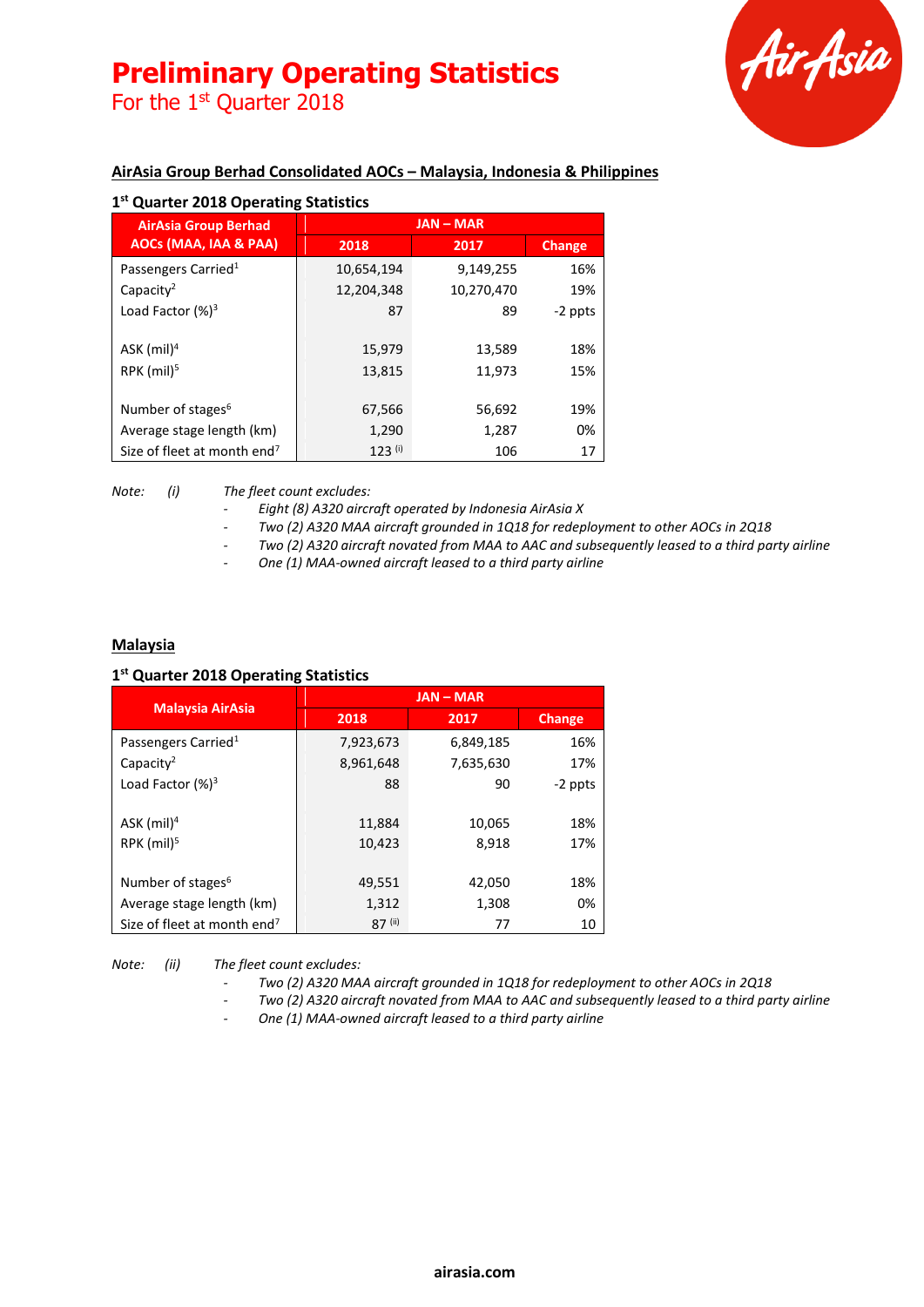For the 1<sup>st</sup> Quarter 2018



#### **Indonesia**

#### **1 st Quarter 2018 Operating Statistics**

| <b>Indonesia AirAsia</b>                | <b>JAN-MAR</b> |           |               |
|-----------------------------------------|----------------|-----------|---------------|
|                                         | 2018           | 2017      | <b>Change</b> |
| Passengers Carried <sup>1</sup>         | 1,121,674      | 1,145,234 | $-2%$         |
| Capacity <sup>2</sup>                   | 1,394,640      | 1,381,320 | 1%            |
| Load Factor $(%)^3$                     | 80             | 83        | -3 ppts       |
|                                         |                |           |               |
| ASK (mil) <sup>4</sup>                  | 2,005          | 1,968     | 2%            |
| RPK (mil) <sup>5</sup>                  | 1,598          | 1,644     | $-3%$         |
|                                         |                |           |               |
| Number of stages <sup>6</sup>           | 7,748          | 7,674     | 1%            |
| Average stage length (km)               | 1,356          | 1,366     | $-1\%$        |
| Size of fleet at month end <sup>7</sup> | $15$ (iii)     | 14        |               |

*Note: (iii) The fleet count excludes:*

*- Eight (8) A320 aircraft operated by Indonesia AirAsia X*

#### **Philippines**

#### **1 st Quarter 2018 Operating Statistics**

| <b>AirAsia Philippines</b>              | <b>JAN-MAR</b> |           |               |
|-----------------------------------------|----------------|-----------|---------------|
|                                         | 2018           | 2017      | <b>Change</b> |
| Passengers Carried <sup>1</sup>         | 1,608,847      | 1,154,836 | 39%           |
| Capacity <sup>2</sup>                   | 1,848,060      | 1,253,520 | 47%           |
| Load Factor $(%)^3$                     | 87             | 92        | -5 ppts       |
|                                         |                |           |               |
| ASK (mil) <sup>4</sup>                  | 2,090          | 1,557     | 34%           |
| RPK $(mil)5$                            | 1,794          | 1,411     | 27%           |
|                                         |                |           |               |
| Number of stages <sup>6</sup>           | 10,267         | 6,968     | 47%           |
| Average stage length (km)               | 1,131          | 1,078     | 5%            |
| Size of fleet at month end <sup>7</sup> | 21             | 15        | 6             |

#### **Thailand**

#### **1 st Quarter 2018 Operating Statistics**

| <b>Thai AirAsia</b>                     | <b>JAN-MAR</b> |           |           |
|-----------------------------------------|----------------|-----------|-----------|
|                                         | 2018           | 2017      | Change    |
| Passengers Carried <sup>1</sup>         | 5,639,204      | 4,851,398 | 16%       |
| Capacity <sup>2</sup>                   | 6,224,610      | 5,423,652 | 15%       |
| Load Factor $(%)^3$                     | 91             | 89        | $+2$ ppts |
|                                         |                |           |           |
| ASK $(mil)^4$                           | 6,245          | 5,327     | 17%       |
| RPK $(mil)^5$                           | 5,618          | 4.749     | 18%       |
|                                         |                |           |           |
| Number of stages <sup>6</sup>           | 34,506         | 30,109    | 15%       |
| Average stage length (km)               | 1,003          | 983       | 2%        |
| Size of fleet at month end <sup>7</sup> | 59             | 53        | 6         |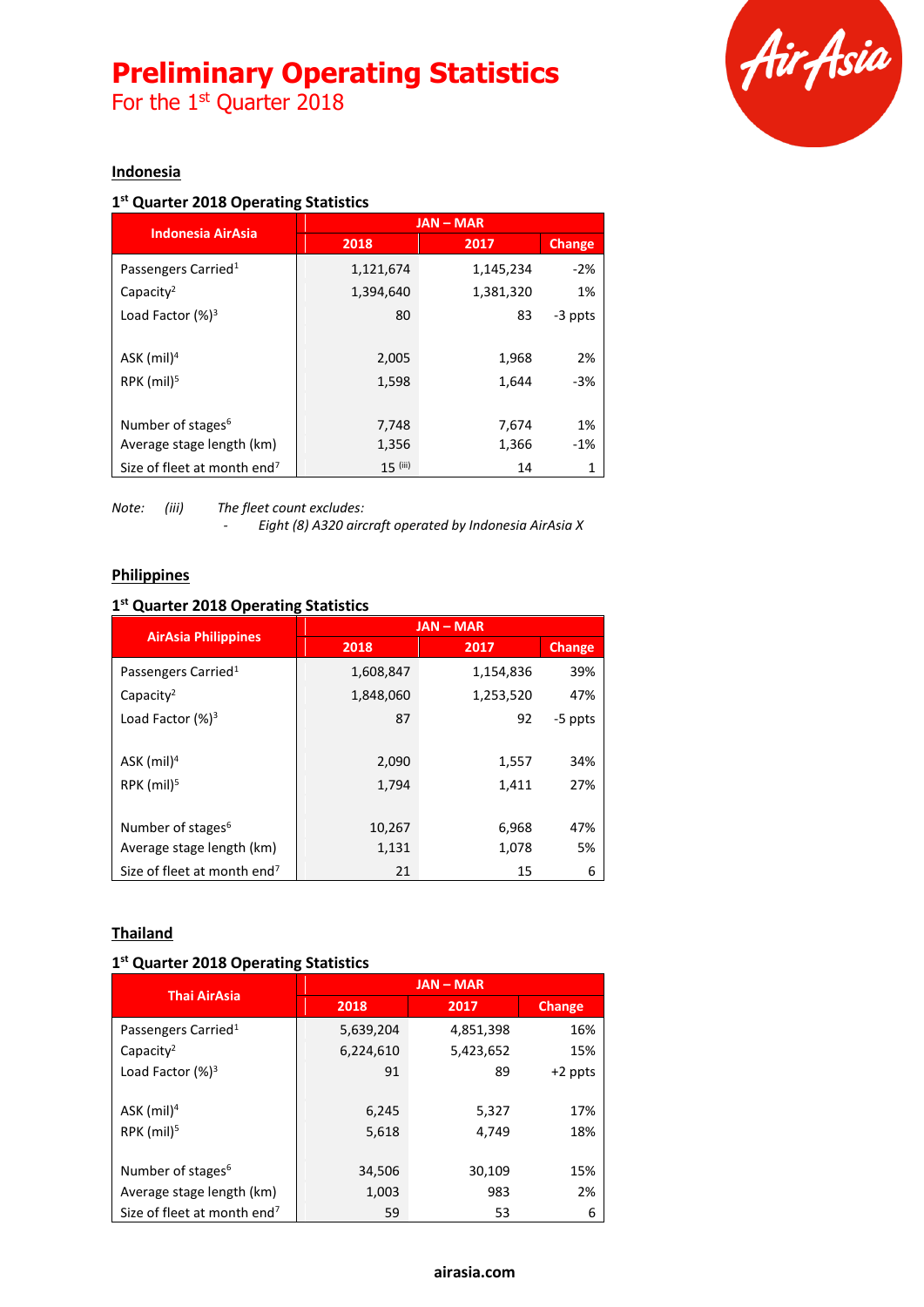For the 1<sup>st</sup> Quarter 2018



#### **India**

#### **1 st Quarter 2018 Operating Statistics**

| AirAsia India                           | <b>JAN-MAR</b> |         |               |
|-----------------------------------------|----------------|---------|---------------|
|                                         | 2018           | 2017    | <b>Change</b> |
| Passengers Carried <sup>1</sup>         | 1,468,931      | 844,964 | 74%           |
| Capacity <sup>2</sup>                   | 1,769,220      | 945,180 | 87%           |
| Load Factor $(%)^3$                     | 83             | 89      | -6 ppts       |
|                                         |                |         |               |
| $ASK$ (mil) <sup>4</sup>                | 1,770          | 1,012   | 75%           |
| $RPK$ (mil) <sup>5</sup>                | 1,497          | 915     | 64%           |
|                                         |                |         |               |
| Number of stages <sup>6</sup>           | 9,829          | 5,251   | 87%           |
| Average stage length (km)               | 1,000          | 995     | 1%            |
| Size of fleet at month end <sup>7</sup> | 16             | 9       | 7             |

#### **Japan**

#### **1 st Quarter 2018 Operating Statistics**

| AirAsia Japan                           | <b>1Q18</b>    | 4Q17   | <b>Change</b> |
|-----------------------------------------|----------------|--------|---------------|
| Passengers Carried <sup>1</sup>         | 52,263         | 31,942 | 64%           |
| Capacity <sup>2</sup>                   | 65,880         | 46,800 | 41%           |
| Load Factor $(%)^3$                     | 79             | 68     | $+11$ ppts    |
|                                         |                |        |               |
| ASK $(mil)^4$                           | 63             | 45     | 40%           |
| RPK (mil) <sup>5</sup>                  | 50             | 31     | 62%           |
|                                         |                |        |               |
| Number of stages <sup>6</sup>           | 366            | 260    | 41%           |
| Average stage length (km)               | 957            | 957    | 0%            |
| Size of fleet at month end <sup>7</sup> | $\overline{2}$ | 2      |               |

*Note: (iv) AAJ launched its first flight in fourth quarter 2017*

(1) Number of earned seats flown. Earned seats comprise seats sold to passengers (including no-shows)  $(2)$  Number of seats flown

 $(2)$  Number of seats flown<br> $(3)$  Number of Passengers

(3)  $\mu$  Number of Passengers carried as a percentage of Capacity<br>(4)  $\mu$  Available Seat Kilometres (ASK) measures an airline's pa

Available Seat Kilometres (ASK) measures an airline's passenger capacity. Total seats flown multiplied by the number of kilometres flown

<sup>(5)</sup> Revenue Passenger Kilometres (RPK) is a measure of the volume of passengers carried by the airline. Number of passengers multiplied by the number of kilometres these passengers have flown

(6) Number of flights flown

(7) Number of aircraft including spares